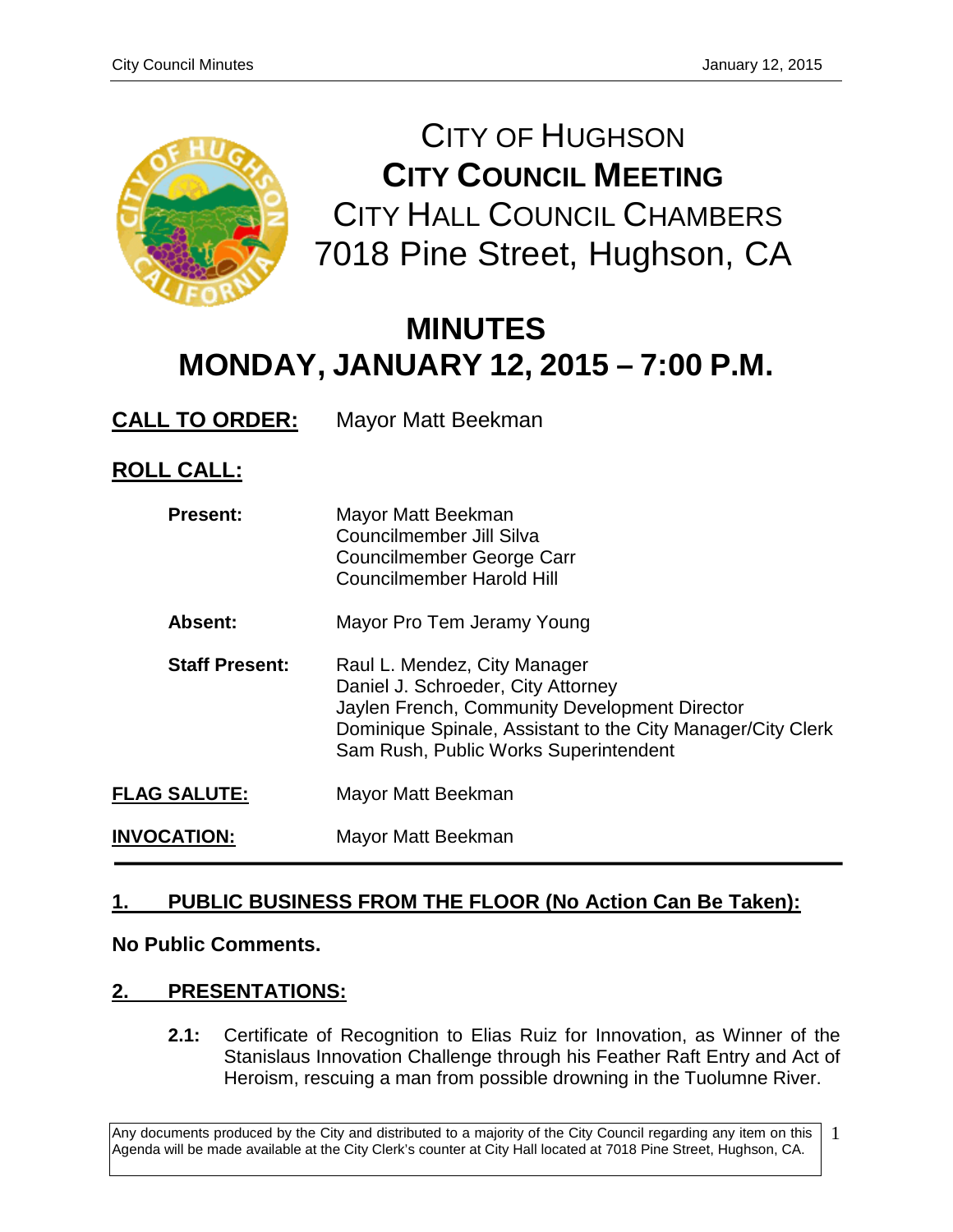**Mayor Beekman presented Mr. Ruiz and his Family a Certificate of Recognition and made the following statement:** 

*"On behalf of the Hughson City Council, I would like to present a Certificate of Recognition to Elias Ruiz, a resident of Hughson, for Innovation, as Winner of the Stanislaus Innovation Challenge through his Feather Raft Entry and Act of Heroism in rescuing a man from possible drowning in the Tuolumne River. I would like to congratulate Elias for his innovation and recent award to help advance his Feather Raft prototype. I would encourage him to meet with our staff to learn about the City's business assistance programs. This is exactly the type of business venture it was designed to support. More importantly, I would like to extend our appreciation to Elias for his act as a Good Samaritan. During these times, it is important to stop and appreciate the extraordinary actions of our residents."* 

**Mr. Ruiz thanked the City Council and talked about his experience with the Innovation Challenge and rescuing a man from drowning in the Tuolumne River.** 

#### **3. CONSENT CALENDAR:**

**All items listed on the Consent Calendar are to be acted upon by a single action of the City Council unless otherwise requested by an individual Councilmember for special consideration. Otherwise, the recommendation of staff will be accepted and acted upon by roll call vote.**

- **3.1:** Approve the Minutes of the Regular Meeting of December 8, 2014.
- **3.2:** Approve the Warrants Register.
- **3.3:** Adopt Resolution No. 2015-01, Renewing the Wastewater Discharge Permit for the Dairy Farmers of America Milk Processing Facility located at 2331 Tully Road and Authorizing the City Manager to Execute the Permit.
- **3.4:** Approve the Revised City of Hughson Goals and Objectives.

#### **HILL/CARR 4-0 (YOUNG- Absent) motion passes to approve the Consent Calendar as presented.**

#### **4. UNFINISHED BUSINESS:**

**4.1:** Authorize the City Manager to Execute the State of California-Natural Resources Agency Department of Parks and Recreation Grant Contract from the Land and Water Conservation Fund for the Seventh Street Acquisition Project on behalf of the City of Hughson, Inclusive of any Final Edits by the City Attorney, for the Purchase of 19.65 acres of Real Property owned by the Hughson Unified School District near the corner of Whitmore Avenue and Seventh Street upon Resolution of Outstanding Title Issues and Authorize the City Manager to provide Proper Notice with

Any documents produced by the City and distributed to a majority of the City Council regarding any item on this Agenda will be made available at the City Clerk's counter at City Hall located at 7018 Pine Street, Hughson, CA. 2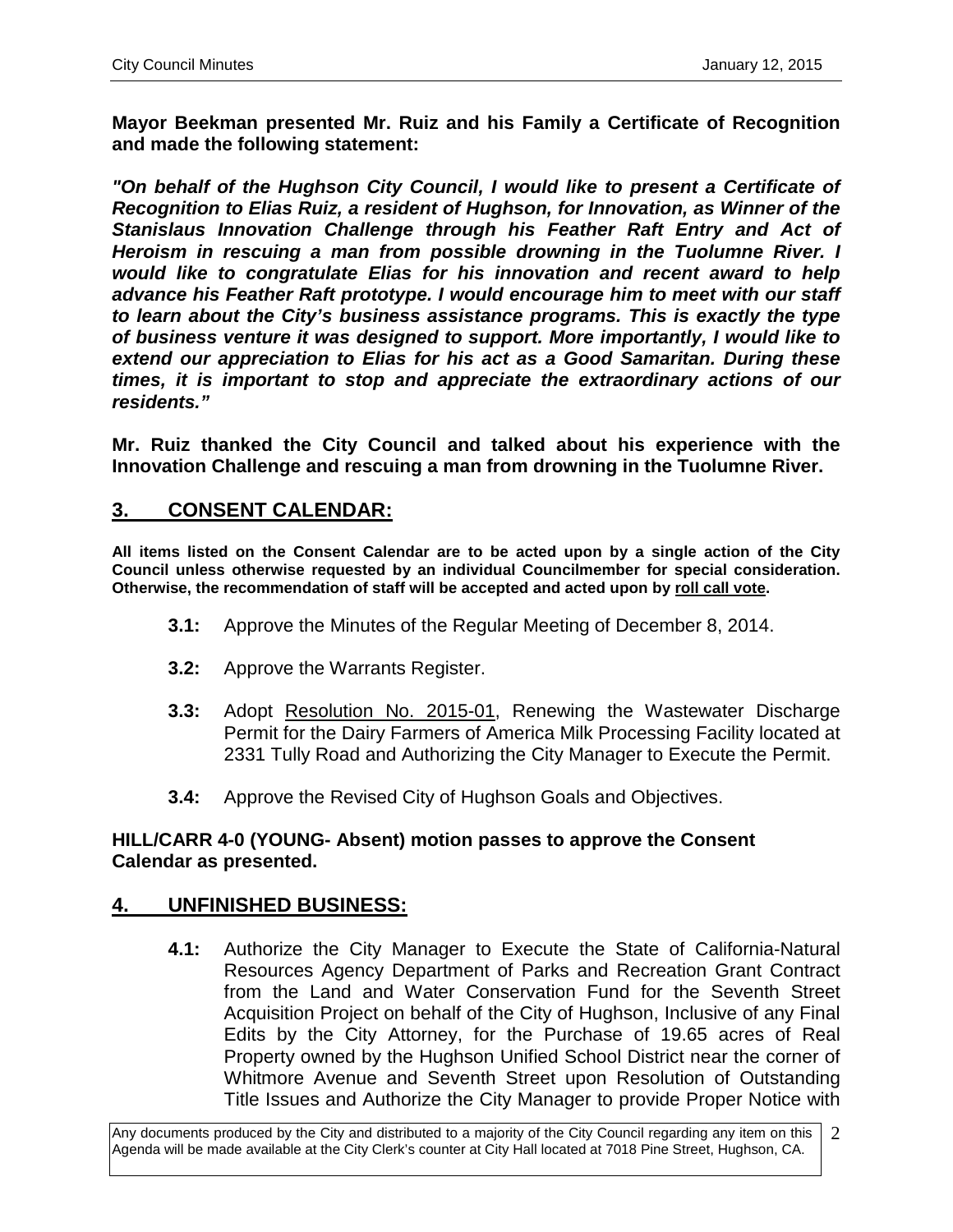Findings to Appropriate Agencies and Parties since the Transaction Involves Land within an Agricultural Preserve.

**City Manager Mendez presented the Staff Report on this item, advising the Council that staff requested and was granted a thirty (30) day extension by the State, in order to properly research some items of concern that came up during a property title search conducted by the City Attorney's Office in the process of following the notice requirements for the acquisition of this property.** 

**Attorney Schroeder advised that these items were related to the notice of procedures regarding the Williamson Act and two easement restrictions filed on the property from 1907. Staff will research the items and work to resolve them within the thirty day extension.**

**SILVA/BEEKMAN 4-0 (YOUNG- Absent) motion passes to direct staff to issue findings that the location is not based primarily on a consideration of the lower cost of acquiring land in an agricultural preserve, and that if the land is agricultural land covered under the Williamson Act Contract, that there is no other land within or outside the preserve on which it is reasonably feasible to locate the public improvement.** 

#### **5. PUBLIC HEARING TO CONSIDER THE FOLLOWING: NONE.**

#### **6. NEW BUSINESS: NONE.**

#### **7. CORRESPONDENCE:**

- **7.1:** Update of the Hatch Road and Santa Fe Avenue Signal Project.
- **7.2:** 2+2 Committee Agenda with School District for January 12, 2015.
- **7.3:** Parks and Recreation Commission Agenda for January 13, 2015.

#### **8. COMMENTS:**

- **8.1:** Staff Reports and Comments: (Information Only No Action)
	- **City Manager: City Manager Mendez updated the Council on the thank you letter received from Pastor Denice Leslie regarding the Thanksgiving Dinner held at the Senior Community Center. He also reminded the Council of the LOVE Hughson planning meeting scheduled on January 15, the Chamber of**

Any documents produced by the City and distributed to a majority of the City Council regarding any item on this Agenda will be made available at the City Clerk's counter at City Hall located at 7018 Pine Street, Hughson, CA. 3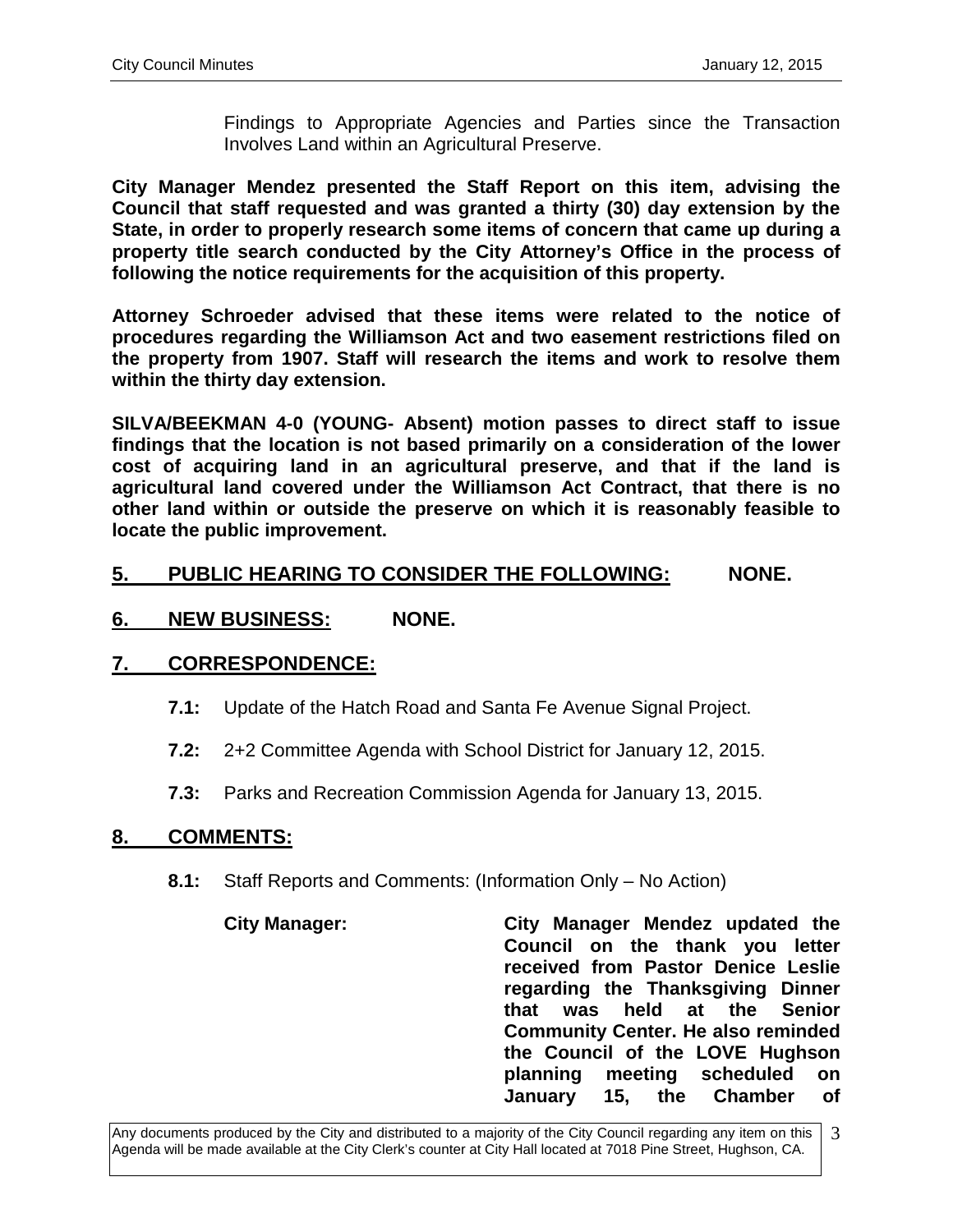**Commerce Board of Directors Meeting scheduled on January 14, and the Goals & Objectives Workshop scheduled for this Saturday, January 17.** 

- **City Clerk: City Clerk Spinale provided an update on the status of the Citywide Income Survey, related to the Well No. 7 Replacement Project (Well No. 9).**
- **Community Development Director: Director French updated the Council on the businesses opening with assistance from the business incentive programs offered by the City, the Tully Road Project, the Starn Park Play Structure Replacement, Dollar General Project, and the CMAQ Application for the Whitmore Avenue Sidewalk Project.**

**Director of Finance:**

**Police Services:**

**City Attorney:**

**8.2:** Council Comments: (Information Only – No Action)

**Councilmember Carr updated the Council his attendance at the new Sierra Vista Facility, and advised that the Hughson Family Resource Center was discussed as the model program for other centers to grow. He also advised them of the Ag Boosters Crab Feed on March 7 and the Ag Boosters Dinner and Auction Fundraiser on February 7.** 

**Councilmember Silva updated the Council on her attendance at the School 2+2 Meeting.** 

**Councilmember Hill updated the Council on his attendance at the Annual League of California Cities Holiday Dinner and congratulated Mayor Beekman on his interview with Charter Communications on the Seventh Street Park Project.** 

4

Any documents produced by the City and distributed to a majority of the City Council regarding any item on this Agenda will be made available at the City Clerk's counter at City Hall located at 7018 Pine Street, Hughson, CA.